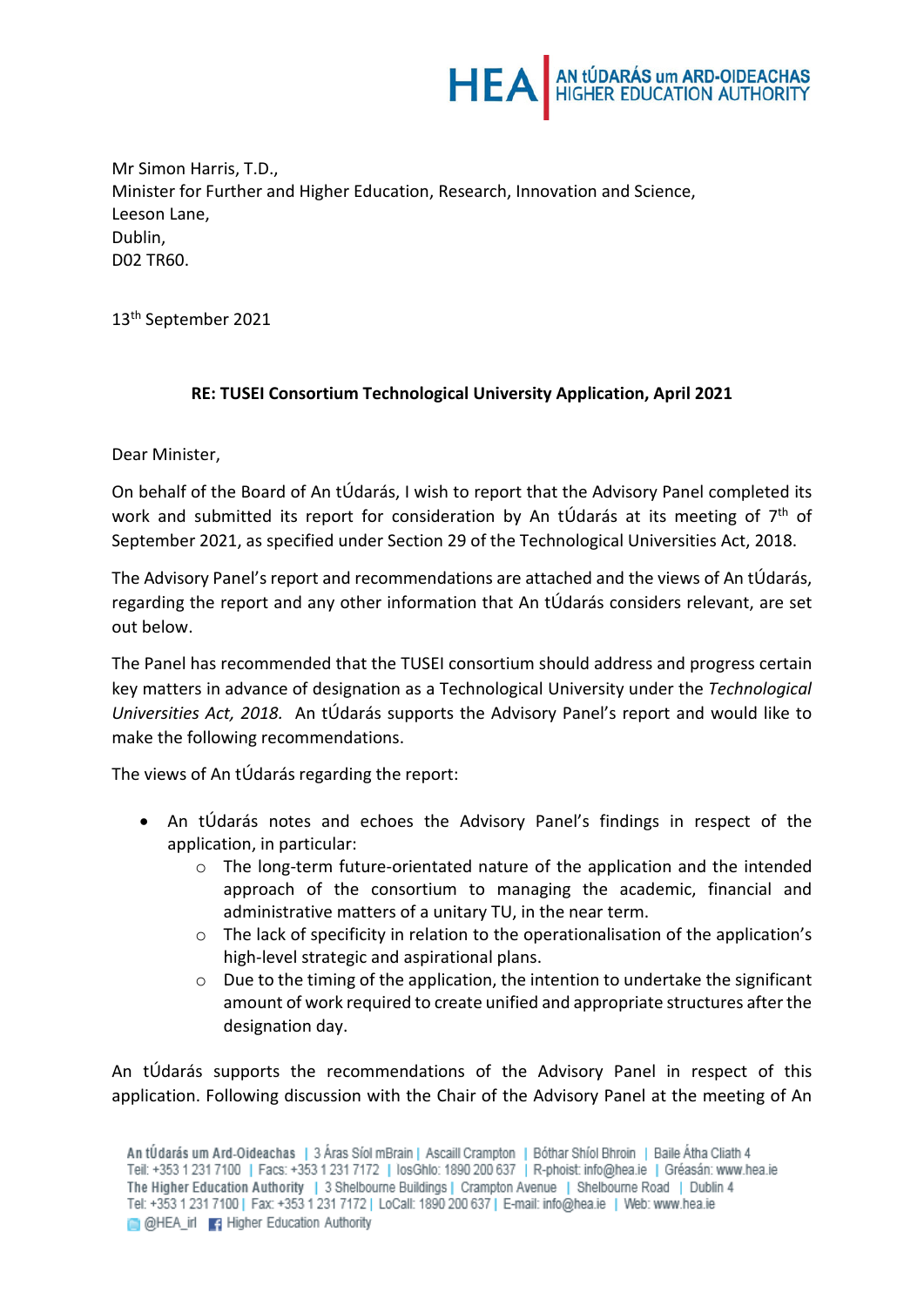tÚdarás on  $7<sup>th</sup>$  of September and in order to further progress a university for the South-East, we make the following suggestions:

- The Consortium put in place an appropriate governance and management oversight structure to address the recommendations of the Advisory Panel, to the satisfaction of tÚdarás in advance of any designation.
	- $\circ$  A detailed plan should now be developed to ensure sufficient governance structures in the areas of administration and services will be in place to enable the two institutes to become a unitary legal entity successfully and safely.
	- $\circ$  The plan should include realistic timelines and defined deliverables, and it should be explicit which services would hamper crucial operations if not ready on designation day.
- Specifically, the Consortium must:
	- o Establish a proto-governing body to develop and monitor a programme of work towards TU designation and to report to An tÚdarás on progress.
	- $\circ$  Set out a programme of work to ensure appropriate arrangements are in place in respect of IT, HR, and Student Services at the point of designation.
	- o Provide convincing evidence of an ability to function as a TU in the short to mid-term after designation.
	- $\circ$  Identify risks and plan for their management, in particular the protection of learners during any transition towards or to TU status.
	- o Demonstrate clear transition plans where timelines for deliverables extend beyond designation day to include fall-back options to ensure critical operations can continue uninterrupted.
	- o Provide for appropriate independent external expertise to assist existing staff, examine the potential for developing additional leadership capacity that can help foster greater partnership and collaboration and to prepare for a new administration and governing body, post designation.
	- o Report regularly to An tÚdarás on progress.

Following careful consideration, An tÚdarás proposes that the consortium is given a period of 12 months to fully address the recommendations in terms of operational planning as specified in the Panel Report and outlined above. It is intended that An tÚdarás could support a designation date of September 2022, providing the above assurances are provided over the course of the 12 months and subject to review by An tÚdarás at that time.

An tÚdarás notes this Panel's comments on national issues impacting on the delivery of the TU agenda as well as earlier Panel reports which advised of the need to address systemic/structural issues in support of TU development.

The necessity to resolve the issues surrounding the existing staff contract so that a balance of teaching, research, and engagement appropriate to a TU can be enabled. The ongoing Review of Technological University Academic Contracts, Career Paths and Organisation Design being conducted by the OECD is acknowledged by the Panel as a support in this regard.